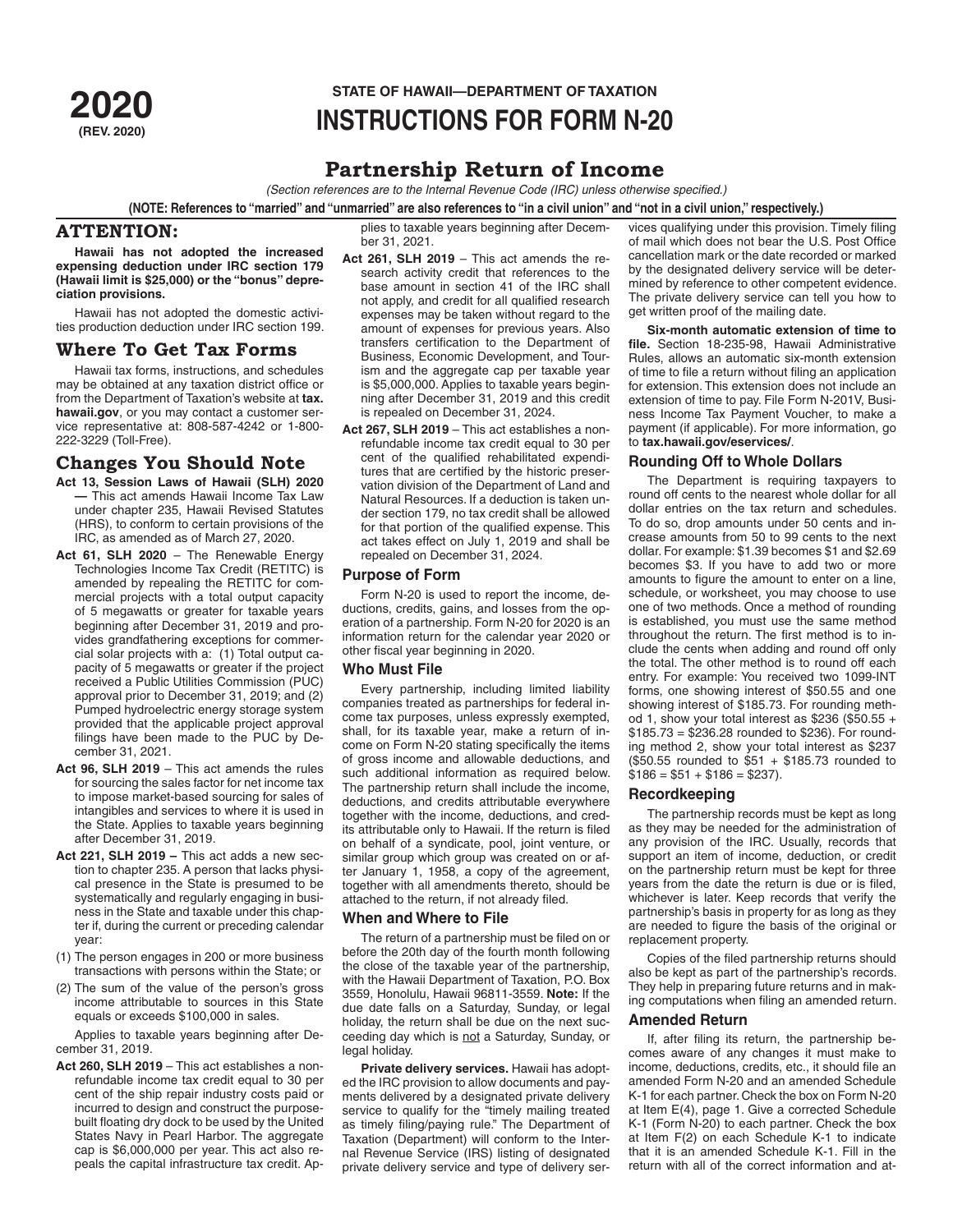#### **Page 2**

tach a completed Schedule AMD, Explanation of Changes on Amended Return, to the amended return. Also, attach all schedules, forms, and attachments required to file a complete return.

## **Change in Federal Taxable Income**

In general, a change to your federal return, whether it is made by you, or by the IRS, must be reported to the State of Hawaii.

1) Section 235-101(b), HRS, requires a report (an amended return) to the Department if the amount of IRC taxable income is changed, corrected, adjusted or recomputed as stated in (3).

2) This report must be made:

- a)Within 90 days after a change, correction, adjustment or recomputation is finally determined.
- b)Within 90 days after a federal amended return is filed.
- c)At the time of filing the next income tax return, if earlier than set forth in a) or b).
- 3) A report within the time set out in (2) is required if:
	- a)The amount of taxable income as returned to the United States is changed, corrected, or adjusted by an officer of the United States or other competent authority.
	- b)A change in taxable income results from a renegotiation of a contract with the United States or a subcontract thereunder.
	- c)A recomputation of the income tax imposed by the United States under the IRC results from any cause.
	- d)An amended income tax return is made to the United States.
- 4) The report referred to above shall be in the form of an amended Hawaii income tax return.
- 5) The statutory period for the assessment of any deficiency or the determination of any refund attributable to the report shall not expire before the expiration of one year from the date the Department is notified by the taxpayer or the IRS, whichever is earlier, of such a report in writing. Before the expiration of this oneyear period, the Department and the taxpayer may agree in writing to the extension of this period. The period so agreed upon may be further extended by subsequent agreements in writing made before the expiration of the period previously agreed upon.

## **Information Returns**

Every partnership must file information returns if it makes payments of rents, commissions, or other fixed or determinable income totaling \$600 or more to any one person in the course of its trade or business during the calendar year. It must report interest payments if they total \$10 or more.

Use Form N-196, Annual Summary and Transmittal of Hawaii Information Returns, to summarize and send information returns to your respective taxation district office. For more information about filing information returns and exceptions, see the instructions for Form N-196.

#### **Attachments**

If you need more space on the forms or schedules, attach separate sheets. Use the same arrangement as the printed forms. **Show the totals on the printed forms.** Put the partnership's name and Federal Employer Identification Number (FEIN) on each sheet. Also, be sure that each separate sheet clearly indicates the line or

section on the printed form to which the information relates.

To assist us in processing the return, please complete every applicable entry space on Form N-20. Do not attach statements and do not write "See attached" in lieu of completing the entry spaces on the form.

An entity that elects to be classified as a partnership by filing federal Form 8832 with the IRS shall attach a copy of that form to the entity's Form N-20 covering the first taxable year in which the entity carries on business in Hawaii, derives income from sources in Hawaii, or makes distributions that are received by a partner who is either a resident of Hawaii or carries on business in Hawaii and is subject to Hawaii income taxation.

## **Payments**

In some instances, payments may have to be made with the Form N-20. Enter the amount on line 17 payment due. Payment must be made through Hawaii Tax Online at **hitax.hawaii.gov**.

**Interest due under the look-back method for completed long-term contracts.** If the partnership used the look-back method under IRC section 460(b)(2) for certain long-term contracts, complete federal Form 8697, Interest Computation Under the Look-Back Method for Completed Long-Term Contracts. If you will **owe** interest on an unpaid amount, calculate the amount due using the rate of 2/3 of 1% per month, or part of a month, beginning the first calendar day after the date prescribed for payment whether or not that first calendar day falls on a Saturday, Sunday, or legal holiday. Include the amount of interest due on line 17 payment due. Attach Form 8697 with a check made payable to "Hawaii State Tax Collector" to Form N-20. Write the partnership's FEIN, daytime phone number, and "Form 8697 interest" on the check. If you are due a **refund**, do not attach Form 8697 to your Form N-20. Instead, file federal Form 8697 separately with the Department. Complete the signature section of federal Form 8697 following the instructions for the signature section of Form N-20. File federal Form 8697 by the date you are required to file your Form N-20 (including extensions).

## **Withholding of Taxes on the Income of Nonresident Partners**

Pursuant to Act 232, SLH 2019, and applicable to taxable years beginning after December 31, 2018, partnerships are required to withhold and pay to the State on behalf of their nonresident partners an amount equal to the highest marginal tax rate applicable to individuals, currently 11%, multiplied by the amount of the partner's distributive share of income attributable to the State reflected on the partnership's return for the taxable period. Form N-201V is used for reporting and paying this withholding by the partnership to the Department.

#### **Definitions**

**a. Partnership.** The term "partnership" includes a limited partnership, syndicate, group, pool, joint venture, or other unincorporated organization, through or by which any business, financial operation, or venture is carried on, and that is not, within the meaning of the federal IRC, a corporation, trust, estate, or sole proprietorship. If an organization more nearly resembles a corporation than a partnership or trust, it is considered an association taxed as a corporation.

Important factors in determining whether a partnership exists include:

1. The parties' conduct in carrying out the provisions of the partnership agreement;

- 2. The testimony of disinterested persons;
- 3. The relationship of the parties;
- 4. The abilities and contributions of each; and
- 5. The control each has over the partnership income and the purposes for which the income is used.

A joint undertaking merely to share expenses is not a partnership. Mere co-ownership of property that is maintained and leased or rented does not constitute a partnership. However, if the coowners provide services to the tenants, a partnership exists.

Some partnerships **may be** excluded completely or partially from being treated as partnerships for federal income tax purposes upon the election of all of the members. See **Specific Instructions** below for more information.

**b. General Partner.** A general partner is a member of the organization who is personally liable for the obligations of the partnership.

**c. Limited Partner.** A limited partner is one whose potential personal liability for partnership debts is limited to the amount of money or other property that the partner contributed or is required to contribute to the partnership.

**d. Limited Partnership.** A limited partnership is a partnership composed of at least one general partner and one or more limited partners.

**e. Nonrecourse Loan.** Nonrecourse loans are those liabilities of the partnership for which none of the partners have any personal liability.

**f. Limited Liability Company.** A limited liability company (LLC) is an entity formed under state law by filing articles of organization as an LLC. Unlike a partnership, none of the members of an LLC are personally liable for its debts. An LLC may be classified for federal income tax purposes as a disregarded entity, partnership, or a corporation, depending on elections made by the LLC and the number of members. Chapter 428, HRS, allows LLCs to operate following proper approval from the Department of Commerce and Consumer Affairs (DCCA), Business Registration Division. Hawaii conforms to the federal standards in determining whether an LLC is classified as either a partnership or a corporation following proper approval by the DCCA.

# **Use of Instructions for Federal Form 1065 —**

In an effort to streamline Hawaii's partnership return instructions, the discussion of certain topics already discussed in the federal instructions for Form 1065, U.S. Partnership Return of Income, will not be repeated. Please refer to the federal instructions for discussions on the following topics which Hawaii conforms to:

- *Termination of the Partnership;*
- *Accounting Methods;*
- *Accounting Periods;*
- *Elections Made by the Partnership;*
- *Elections Made by Each Partner;*
- *Partner's Dealings With Partnership;*
	- *Contributions to the Partnership;*
	- *Dispositions of Contributed Property;*
	- *Recognition of Precontribution Gain on Certain Partnership Distributions;*
	- *Unrealized Receivables and Inventory Items; and*
	- *Passive Activity Limitations.*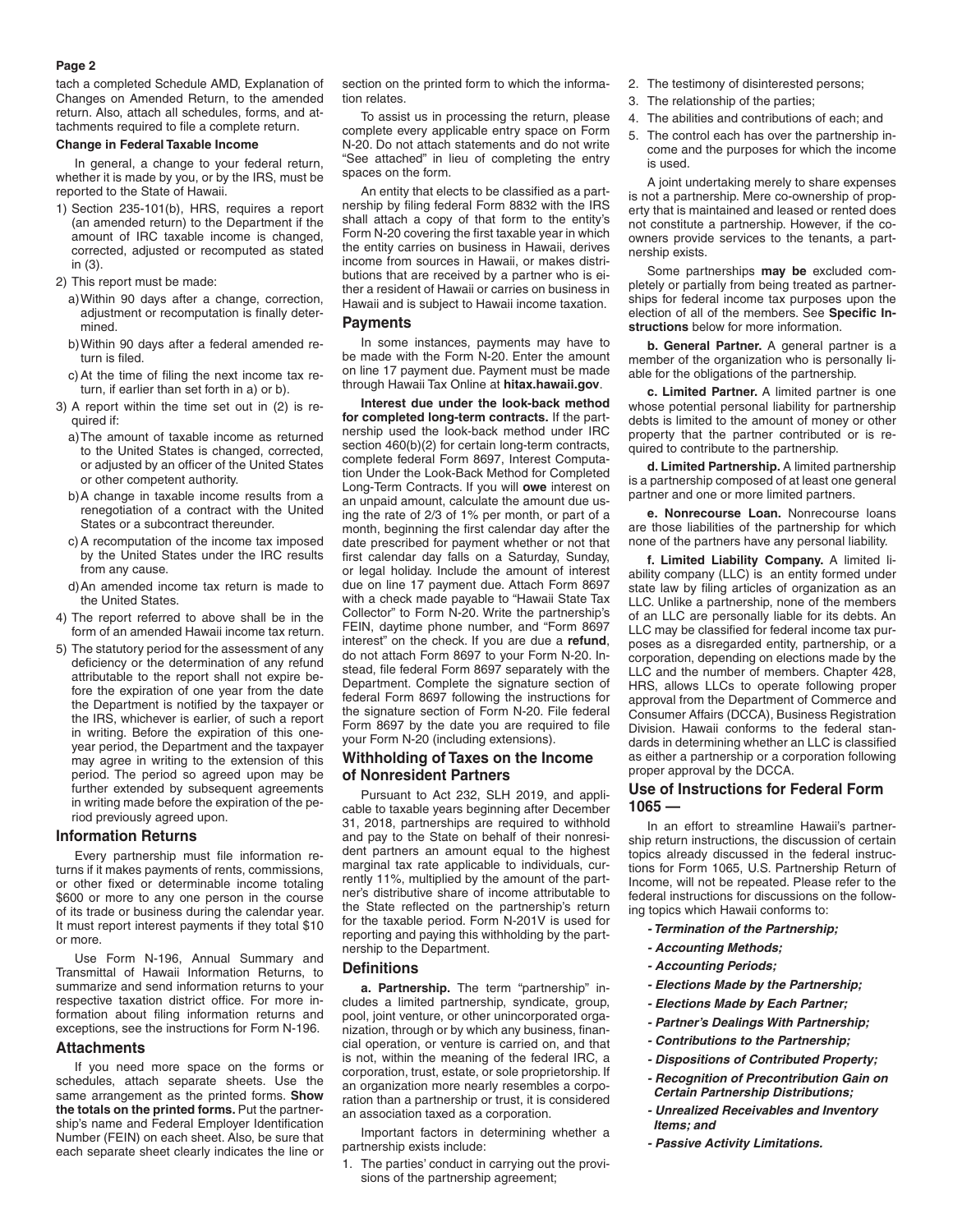# **Net Operating Loss Deduction**

A partnership is not allowed the deduction for net operating losses. (See section 703(a)(2)(D).)

# **Signatures**

## **General Partner or LLC Member**

Form N-20 is not considered a return unless it is signed. One general partner or LLC member must sign the return. If a receiver, trustee in bankruptcy, or assignee controls the organization's property or business, that person must sign the return.

## **Paid Preparer's Information**

If someone prepares the return and **does not charge the partnership,** that person should not sign the partnership return.

Generally, anyone who is paid to prepare the partnership return must sign the return and fill in the other blanks in the **Paid Preparer's Information** area of the return. Individual preparers may furnish their alternative identifying number for income tax return preparers (PTIN) instead of their social security number.

*The preparer required to sign the partnership's return MUST complete the required preparer information and:*

- Sign the return in the space provided for the preparer's signature. Paid preparers may sign original returns, amended returns, or requests for filing extensions by rubber stamp, mechanical device, or computer software program.
- Give the partnership a copy of the return in addition to the copy to be filed with your taxation district office.

The partnership may authorize the Department to discuss its tax return with its paid preparer by checking the "Yes" box above the paid preparer's signature. Checking "Yes" will allow the Department to contact the paid preparer to answer any questions that may arise during the processing of the partnership's return. This designation does not allow the paid preparer to call the Department for information about the processing of the return or for other issues relating to the return. This designation does not replace Form N-848, Power of Attorney.

# **Specific Instructions**

These instructions follow the line numbers on the first page of Form N-20 and on the schedules that accompany it. Specific instructions for most of the lines have been provided. Those lines that do not appear in the instructions are self-explanatory.

File only one return for each partnership. Mark "duplicate copy" on any copy you give to a partner.

If a syndicate, pool, joint venture, or similar group files Form N-20, a copy of the agreement and all amendments must be attached to the return, unless a copy has already been filed. Under section 761(a), an investing unincorporated organization or one participating in the joint production, extraction, or use of property under an operating agreement or an organization of dealers in securities for a short period for the purpose of underwriting, selling, or distributing a particular issue of securities may elect not to be treated as a partnership. Make the election by attaching a statement to Form N-20 for the first year for which the partnership wants the exclusion.

Fill in applicable lines and schedules.

# **Form N-20**

# **Amended Return Checkbox**

If you are amending a return previously filed, check the AMENDED Return box.

## **IRS Adjustment Checkbox**

If you are filing an amended return due to an IRS adjustment, check the IRS Adjustment box in addition to the AMENDED return box and file an amended Schedule K-1 for each partner. Check the box on Form N-20 Item E(3) and (4) on page 1. Give a corrected Schedule K-1 (Form N-20) to each partner. Check the box at Item F(2) on each Schedule K-1 to indicate that it is an amended Schedule K-1. Fill in the return with all of the correct information and attach a completed Schedule AMD, Explanation of Changes on Amended Return, to the amended return. Also, attach all schedules, forms, and attachments required to file a complete return.

## **Address Change**

If your mailing address has changed, you must notify the Department of the change by completing Form ITPS-COA, Change of Address Form, or log in to your Hawaii Tax Online account at **hitax.hawaii.gov**. Failure to do so may prevent your address from being updated, any refund due to you from being delivered (the U.S. Postal Service is not permitted to forward your State refund check), and delay important notices or correspondence to you regarding your return.

# **Name, Mailing Address, Federal Employer I.D. Number and Hawaii Tax I.D. Number**

The partnership may use its legal or trade name on all tax returns and other documents filed. Print or type the partnership's legal name and mailing address on the appropriate line. If this is a foreign address, enter the information in the following order: city, province or state, country, and postal code. Do not abbreviate the country name. Show the Federal Employer I.D. Number in item A on page 1 of Form N-20 and the Hawaii Tax I.D. Number in item D.

#### **Lines 1 - 9**

Enter on lines 1 through 9 the requested amounts as they appear on the partnership's federal return. Writing "See attached federal return" on Form N-20 and attaching a copy of the partnership's Form 1065 is not acceptable.

You are NOT required to attach a copy of the partnership's federal return (Form 1065) to Form N-20.

**If this is a return of a partnership with trade or business activities in several states, including Hawaii, and the ordinary income or loss from trade or business activities reported on this return is determined using separate accounting, attach a schedule of the partnership's Hawaii trade or business activities income and expenses. Enter on lines 1 through 9 applicable amounts from this schedule instead of from the partnership's federal return.**

Amounts received by a qualified high technology business as royalties and other income derived from patents, copyrights, and trade secrets owned by the qualified high technology business and developed and arising out of a qualified high technology business are excluded from Hawaii income. Expenses related to this income are deductible. "Qualified high technology business" means a business conducting more than 50% of its activities in qualified research. "Qualified research" means (1) the same as in section 41(d) of the Internal Revenue Code; (2) the development and design of computer software for ultimate commercial sale, lease, license or to be otherwise marketed, for economic consideration. With respect to the software's development and design, the business shall have substantial control and retain substantial rights to the resulting intellectual property; (3) biotechnology; (4) performing arts products; (5) sensor and optic technologies; (6) ocean sciences; (7) astronomy; or (8) nonfossil fuel energy-related technology. All income earned and proceeds derived from stock options or stock, including stock issued through the exercise of stock options or warrants, from a qualified high technology business or from a holding company of a qualified high technology business by an employee, officer, or director of the qualified high technology business, or investor who qualified for the high technology business investment tax credit is excluded from income. If the partnership is a qualified high technology business and has included royalties and other income derived from patents, copyrights, and trade secrets the partnership owns in the income reported on line 1, these amounts should be included in the deductions shown on line 14c. If the amount reported on line 14c includes these royalties and other income from patents, copyrights, and trade secrets, these amounts should be identified by attaching a separate schedule or listing.

#### **Line 11a**

List deductions taken for federal tax purposes but not allowed, or allowable only in part, for Hawaii tax purposes. For example, deductions connected with income not taxable for Hawaii purposes or section 199 domestic activities deduction.

#### **Line 11b**

**Caution:** *Include only ordinary gains or losses from the sale, exchanges, or involuntary conversion of assets used in a trade or business activity. Ordinary gains or losses from the sale, exchange, or involuntary conversion of rental activity assets will be reported separately on Schedules K and K-1, generally, as a part of the net income (loss) from the rental activity. If the partner does not materially participate in the trade or business, the gains or losses reported on line 11b will be subject to the passive activity rules.*

#### **Line 11c**

Enter the portion of the Hawaii jobs credit claimed, applicable to current year new employees that is reported on Schedule K line 20.

#### **Line 11d**

As noted on page 1 of these instructions, Hawaii has not adopted federal "bonus" depreciation provisions. If a depreciation deduction is claimed for Hawaii tax purposes, the partnership must: (a) complete a federal Form 4562 for Hawaii tax purposes using the federal depreciation guidelines in effect before the adoption of the "bonus" depreciation provisions, (b) attach the completed federal Form 4562 to the Hawaii tax return, (c) make the necessary adjustments to the Hawaii tax return for the depreciation difference between federal and Hawaii, and (d) attach to the Hawaii tax return any worksheet showing the computation of the adjustments. The partnership must also keep records of the differences in the asset's depreciable basis for federal and Hawaii tax purposes.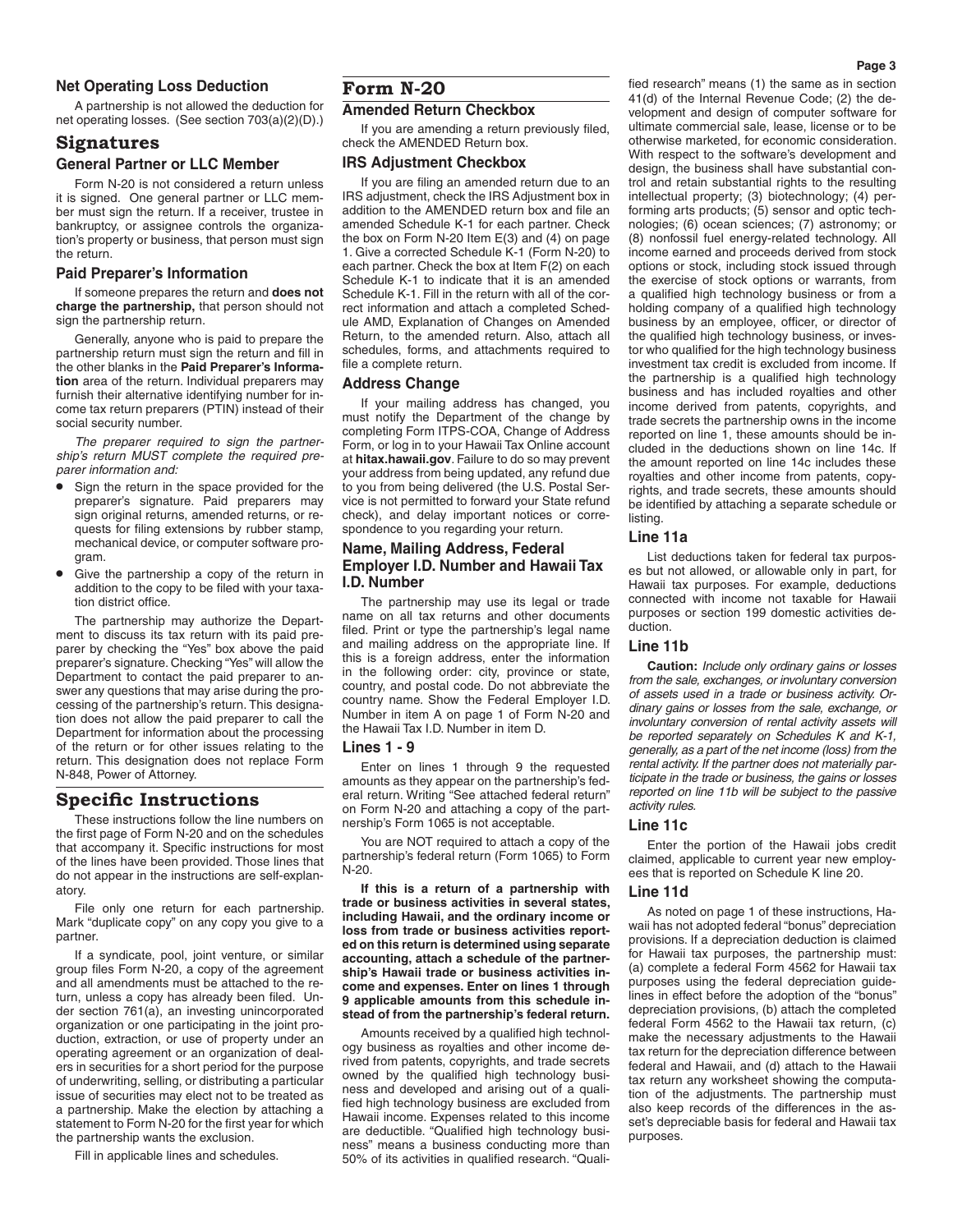# **Schedule D Capital Gains and Losses**

**Purpose of Schedule.—**Use Schedule D (Form N-20) to report the sale or exchange of capital assets, except capital gains (losses) that are specially allocated to any partners.

For detailed information, see the instructions on Schedule D (Form N-20).

# **Schedule K and Schedule K-1 Partners' Share of Income, Credits, Deductions, etc.**

#### **Purpose**

Schedule K is a summary schedule of all the partners' shares of the partnership's income, deductions, credits, etc. Prepare Schedule K-1 in triplicate. A copy of each partner's K-1 must be attached to the Form N-20 filed with the Department, one copy to be sent to each partner, and one copy retained for the partnership's files.

Although the partnership is not subject to income tax, the members are liable for income tax on their shares of the partnership income, whether or not distributed, and must include their share on their tax returns.

The total amount of the distributive share items (columns b and c) reported on each line on all of the partners' Schedules K-1 should equal the amount reported on the same line of Schedule K of Form N-20 through line 33.

Complete Schedule K-1 for each partner. Schedules K and K-1 have the same line numbers through line 32 to make it easier for the partnership to prepare Schedule K-1. In addition Schedule K-1 has questions A through F and item G. Additional copies of Schedule K-1 are available from your district tax office.

#### **Attributable to Hawaii**

Each partnership must state specifically the income attributable to the State and the income attributable everywhere with respect to each partner.

Ordinary income or (loss) from trade or business activities shall be attributed to the State by the use of the apportionment of business income allocation provisions of the Uniform Division of Income for Tax Purposes Act (UDITPA), section 235-29, HRS. Business income shall be apportioned to this State by multiplying the income by a fraction, the numerator of which is the property factor plus the payroll factor plus the sales factor, and the denominator of which is three. If the denominator of the property factor, payroll factor, or sales factor is zero, the denominator of the fraction in section 235-29, HRS, is reduced by the number of factors with a zero denominator, and the numerator of that fraction shall not include any factor with a zero denominator. The property factor is a fraction, the numerator of which is the average value of the partnership's real and tangible personal property owned or rented and used in this State during the tax period and the denominator of which is the average value of all the partnership's real and tangible personal property owned or rented and used during the tax period. Property owned by the partnership is valued at its original cost. The average value of property shall be determined by averaging the values at the beginning and ending of the tax period. The use of monthly values may be required if necessary to properly reflect the average value of the partnership's property. Property rented by

the partnership is valued (or capitalized) at eight times the net annual rental rate. Where property is rented for less than a 12 month period, the rent paid for the actual period of rental shall constitute the annual rental rate for the tax period. The payroll factor is a fraction, the numerator of which is the total amount paid in this State during the tax period by the partnership for compensation, and the denominator of which is the total compensation paid everywhere during the tax period. The sales (or gross receipts) factor is a fraction, the numerator of which is the total sales of the partnership in this State during the tax period, and the denominator of which is the total sales of the partnership everywhere during the tax period.

If this apportionment does not fairly represent the extent of the partnership's business activity in this State, the partnership may request the use of separate accounting, the exclusion of one or more of the factors, the inclusion of one or more additional factors, or the use of any other method to accurately reflect the partnership's business activity in the State. Complete Schedules O and P (Form N-20) to show this computation.

Other items are attributed as follows:

- Net rents and royalties from real property located in Hawaii are attributed to Hawaii. Federal Form 8825 may be attached to Form N-20 as a schedule of expenses.
- Net rents and royalties from tangible personal property are attributed to Hawaii if and to the extent that the property is utilized in Hawaii.
- Capital gains and losses from sale of real property located in Hawaii are attributed to Hawaii.
- Capital gains and losses from sales of tangible personal property are attributable to Hawaii if the property had a situs in Hawaii at the time of the sale.
- Interest and dividends are attributed to Hawaii if the partnership's commercial domicile is in Hawaii.
- Patent and copyright royalties are attributed to Hawaii if and to the extent that the patent or copyright is utilized by the payor in Hawaii.
- Intangible property is attributed to Hawaii if it is used in Hawaii.
- Services are attributed to Hawaii if it is used or consumed in Hawaii.

Amounts received by a qualified high technology business as royalties and other income derived from patents, copyrights, and trade secrets owned by the qualified high technology business and developed and arising out of a qualified high technology business are excluded from Hawaii income. Expenses related to this income are deductible.

#### **How Income Is Shared Among Partners**

Income (loss) is allocated to a partner only for the part of the year in which that person is a member of the partnership. The partnership will either allocate on a daily basis or divide the partnership year into segments and allocate income, loss, or special items in each segment among the persons who were partners during that segment. (See section 706(c)(2) for more information and for the termination of a partner's interest.)

Allocate shares of income, gain, loss, deduction, or credit among the partners according to the partnership agreement for sharing income or loss generally. If the partners agree, specific items may be allocated among them in a ratio different from the ratio for sharing income or loss generally. For instance, if the net income exclusive of specially allocated items is divided evenly among three partners but some special items are allocated 50% to one, 30% to another, and 20% to the third partner, report the special items on the appropriate line of the applicable partner's Schedule K-1 and the total on the appropriate line of Schedule K instead of on the numbered lines on page 1 of Form N-20 or Schedule D.

If the partnership agreement does not provide for the partner's share of income, gain, loss, deduction, or credit, or if the allocation under the agreement does not have the substantial economic effect, the partner's share is determined according to the partner's interest in the partnership. (See section 704(b).)

# **Specific Instructions (Schedule K only)**

Enter the total distributive amount for each applicable items listed.

## **(Schedule K-1 only)**

Prepare and give a Schedule K-1 to each person who was a partner in the partnership at any time during the year. **Schedule K-1 must be provided to each partner on or before the day on which the partnership return is required to be filed.**

**Note:** *Generally, any person who holds an interest in a partnership as a nominee for another person is required to furnish to the partnership the name, address, etc., of the other person.*

On each Schedule K-1, enter the names, addresses, and identifying numbers of the partner and partnership and the partner's distributive share of each item.

For an individual partner, enter the partner's social security number. For all other partners, enter the partner's FEIN. (However, if a partner is an individual retirement arrangement (IRA), enter the identifying number of the custodian of the IRA. Do not enter the social security number of the person for whom the IRA is maintained.)

If a taxpayer and spouse each had an interest in the partnership, prepare a separate Schedule K-1 for each of them. If a taxpayer and spouse held an interest together, prepare one Schedule K-1 if the two of them are considered to be one partner.

**Note:** *Space has been provided after line 38 of Schedule K-1 for you to provide information to the partners. This space may be used in lieu of attachments.*

#### **Question A.—Is This Partner a General Partner?**

Question A must be answered for all partners. If a partner holds interests as both a general and limited partner, attach a schedule for each activity which shows the amounts allocable to the partner's interest as a limited partner.

**Question B.—What Type of Entity Is This Partner?** State on this line whether the partner is an individual, a corporation, a fiduciary, a partnership, an exempt organization, or a nominee (custodian). If the partner entity is an LLC and it is treated as other than a disregarded entity for state income tax purposes, the partnership must enter the LLC's classification for state income tax purposes (that is, a corporation or partnership). If the partner is a nominee, use one of the following codes after the word "nominee" to indicate the type of entity the nominee represents: I—Individual; C—Corporation; F—Fiduciary; P—Partnership; E—Exempt Organization; or IRA—Individual Retirement Arrangement.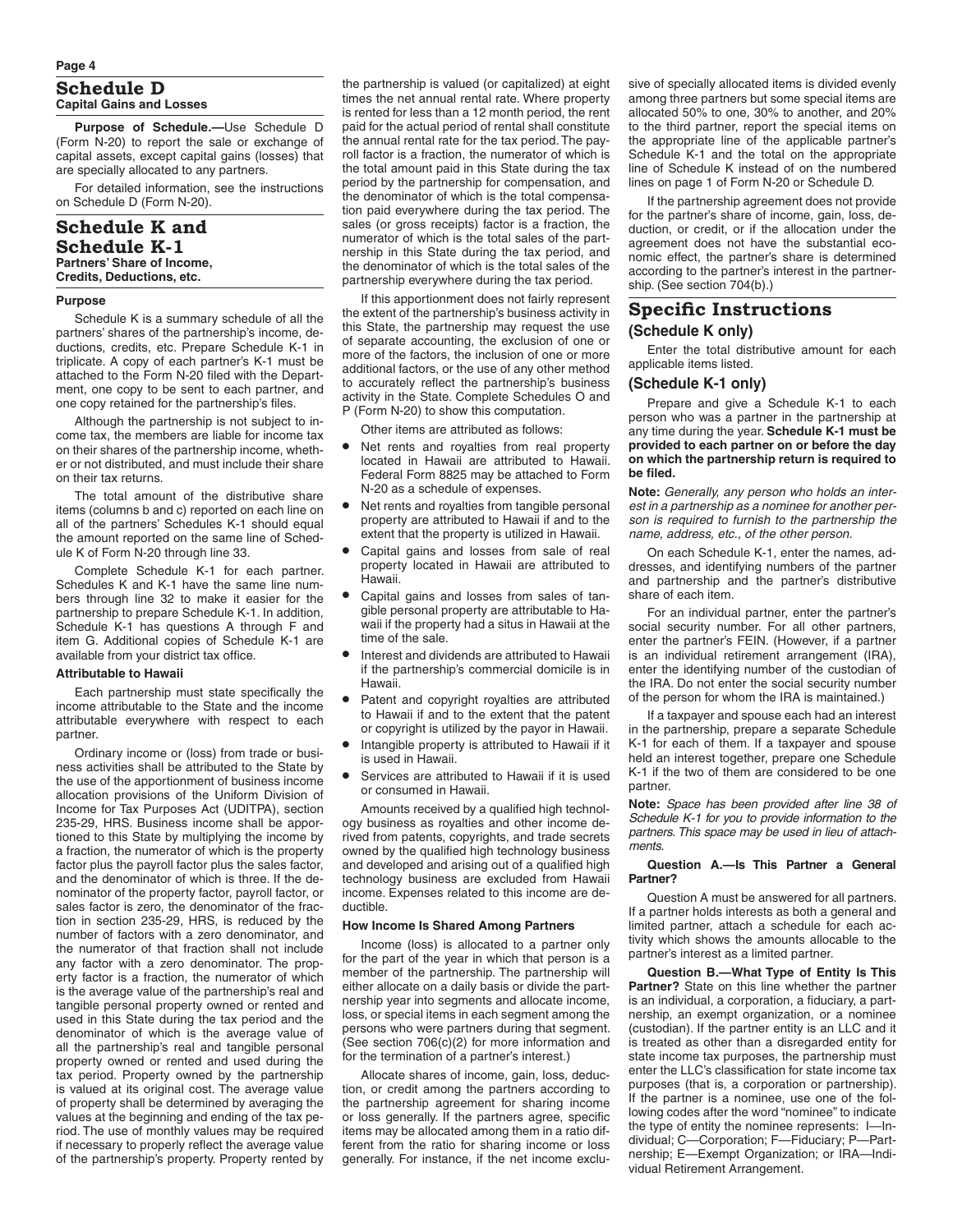**Item C.—Partner's Profit, Loss, and Capital Sharing Percentages.** Enter in item C(ii) the percentage existing at the end of the year. However, if a partner's interest terminated during the year, enter in item C(i) the percentages that existed immediately before the termination. When the profit or loss sharing percentage has changed during the year, show the percentage before the change in item C(i) and the end of year percentage in item C(ii). If there are multiple changes in the profit and loss sharing percentage during the year, attach a statement giving the date and percentage before each change. "Ownership of capital" means the portion of the capital that the partner would receive if the partnership was liquidated at year end by the distribution of undivided interests in partnership assets and liabilities.

**Item D.—Partner's Share of Liabilities.** Enter each partner's share of nonrecourse liabilities, partnership-level qualified nonrecourse financing, and other liabilities. If the partner terminated his or her interest in the partnership during the year, enter the share that existed immediately before the total disposition. In all other cases, enter it as of the end of the year.

If the partnership is engaged in two or more different types of at-risk activities, or a combination of at-risk activities and any other activity, attach a statement showing the partner's share of nonrecourse liabilities, partnership-level qualified nonrecourse financing, and other liabilities for **each** activity. See sections 465(c)(2) and (3) to determine if the partnership is engaged in more than one at-risk activity.

If a partnership is engaged in an activity subiect to the limitations of section  $465(c)(1)$ , give each partner his or her share of the total pre-1976 losses from the section 465(c)(1) activity (i.e., film or video tape, section 1245 property leasing, farm, or oil and gas property) for which there existed a corresponding amount of nonrecourse liability at the end of each year in which the losses occurred.

**Items E.—Publicly Traded Partnerships.** If the box in Item E is checked, you are a partner in a publicly traded partnership and must follow the rules for **Publicly Traded Partnerships.** See federal Partner's Instructions for Schedule K-1 (Form 1065) for more information.

**Item G.—Reconciliation of Partner's Capital Account.** If you are not required to complete Item L on Schedule K-1 (Form 1065), you are not required to complete Item G on Schedule K-1 (Form N-20).

**Note:** *The partnership must maintain a State Accumulated Adjustments Account.*

Box b - Report in this box the capital contributions as reported on the partnership's books.

Box c - Enter in this box the sum of the amounts on lines 1 through 11, column c of this Schedule K-1 and any nontaxable income.

Box d - Enter in this box the sum of the amounts on lines 12 through 15 and 32a, column c of this Schedule K-1 and any disallowed deductions.

Box e - Report in this box the withdrawals and distributions as reported on the partnership's books.

Box f - The amount to enter in this box is the sum of the amounts from boxes a, b, and c less the sum of the amounts from boxes d and e.

# **(Schedules K and K-1 unless otherwise noted) Income (loss) Line 1**

Enter the partner's share of the ordinary income (loss) reported on Form N-20, line 16. If line 16 is a loss, enter the partner's full share of the loss. If the partner holds interests in the partnership both as a general partner and as a limited partner, enter the total loss for all interests held in the partnership. Enter the loss without reference to the adjusted basis of the partner's interest in the partnership or the partner's amount at risk. Line 1 should reflect the total ordinary income (loss) from all trade or business operations.

#### **Line 4**

Enter: (1) the guaranteed payments to partners for salaries and interest deducted by the partnership and included on Form N-20, line 9; and (2) the guaranteed payments to partners that the partnership is required to capitalize, such as payments or credits to a partner for services rendered in organizing a partnership.

#### **Line 10**

Enter the net section 1231 gain (loss) from Schedule D-1, line 8.

Do not include net gain or loss from involuntary conversions due to casualty or theft. Report net gain or loss from involuntary conversions due to casualty or theft on line 11.

#### **Line 11**

Enter any other items of income, gain, or loss not included on lines 1 through 10, such as:

- **a.** Gains from the disposition of farm recapture property (see Schedule D-1) and other items to which section 1252 apply.
- **b.** Recoveries of bad debts, prior taxes, and delinquency amounts (section 111).
- **c.** Gains and losses from wagering (section 165(d)).
- **d.** Any income, gain, or loss to the partnership under section 751(b).
- **e.** Net gain or loss from involuntary conversions due to casualty or theft. Give each partner a schedule that separately shows each partner's share of the amount to be reported on federal Form 4684, Casualties and Theft.

## **Deductions**

#### **Line 12**

Enter the total amount of charitable contributions, and each amount subject to the 50%, 30%, and 20% limitations paid by the partnership during the tax year. Attach an itemized list that separately shows the partnership's charitable contributions subject to the 50%, 30%, and 20% limitations.

If the partnership made a qualified conservation contribution under section 170(h), also include the fair market value of the underlying property before and after the donation, the type of legal interest contributed, and describe the conservation purpose furthered by the donation. Give a copy of this information to each partner.

#### **Line 13**

A partnership may elect to expense part of the cost (up to \$25,000) of recovery property that the partnership purchased this year for use in its trade or business. The partnership may not deduct the section 179 expense, but should report the expense separately on Schedules K and K-1. The partners report their shares in the year in which the property is placed in service. Show the total section 179 expense on Schedule K, line 13, and allocate it to each partner on Schedule K-1, line 13.

The partnership must specify the item(s) of section 179 property which it elects to treat as an expense and the portion of the cost of each item which is being treated as an expense. Do this on federal Form 4562, Depreciation and Amortization, and on a schedule attached to Schedule K-1. Generally, any election made under section 179 may not be revoked except with the consent of the Director.

Depreciation or amortization may not be taken on any amount for which a deduction is allowed under section 179.

See section 179 and federal Form 4562 for more information.

Please note that Hawaii has not adopted federal provisions relating to the increase of the section 179 deduction and "bonus" depreciation.

#### **Line 15**

Enter any other deductions not included on line 12 through 14, such as:

- **a.** Amounts, other than investment interest, paid by the partnership that would be itemized deductions on any of the partners' income tax returns if they were paid directly by a partner for the same purpose. These amounts include, but are not limited to expenses under section 212 for the production of income other than from the partnership's trade or business.
- **b.** Any interest penalty on early withdrawal of savings. The federal Form 1099-INT given to the partnership by a bank or savings and loan association will show the amount of any interest penalty the partnership was charged because it withdrew funds from its time savings deposit before its maturity.
- **c.** Soil and water conservation expenditures (section 175).
- **d.** Expenditures for the removal of architectural and transportation barriers to the elderly and handicapped and which the partnership has elected to treat as a current expense (section 190).
- **e.** Contributions to a capital construction fund.
- **f.** Any amounts paid during the tax year for health insurance coverage for a partner (including that partner's spouse and dependents).
- **g.** Payments for a partner to an IRA, qualified plan, or simplified employee pension (SEP) or SIMPLE IRA plan. If a qualified plan is a defined benefit plan, a partner's distributive share of payments is determined in the same manner as his or her distributive share of partnership taxable income. For a defined benefit plan, attach to the Schedule K-1 for each partner a statement showing the amount of benefit accrued for the tax year.
- **h.** Interest expense allocated to debt-financed distributions. See Internal Revenue Service Notice 89-35 for more information.
- **i.** Interest paid or accrued on debt properly allocable to each general partner's share of a working interest in any oil or gas property (if the partner's liability is not limited). General partners that did not materially participate in the oil or gas activity treat this interest as investment interest; for other general partners, it is a trade or business interest.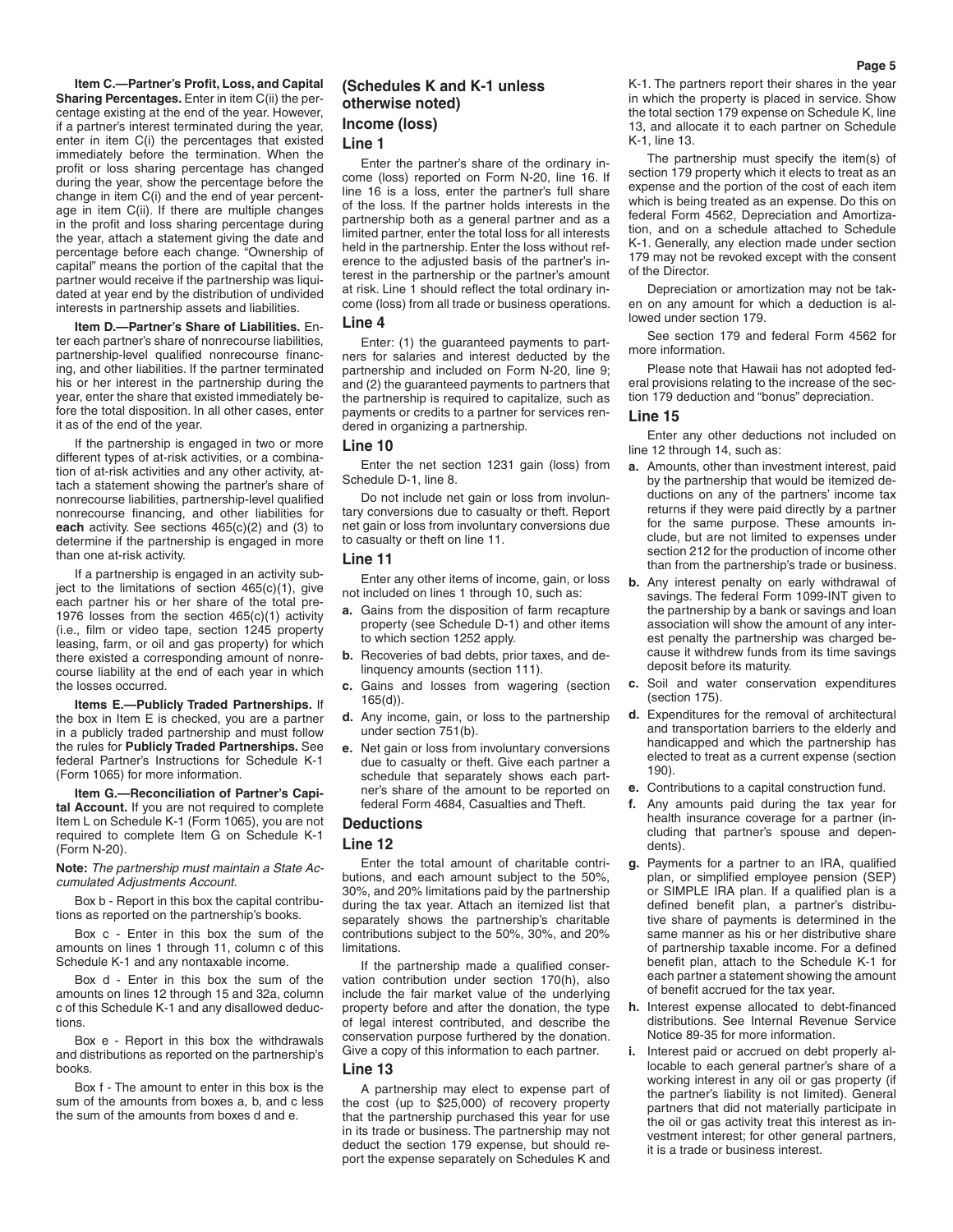## **Page 6**

# **Credits Lines 16 - 31**

See Instructions for schedule CR for more information on specific credits.

#### **Line 32**

## **Investment Interest**

Lines 32a-32b(2) must be completed whether or not a partner is subject to the investment interest rules.

**Line 32a. Investment Interest Expense.**— Include on this line interest paid or accrued to purchase or carry property held for investment. Property held for investment includes property that produces portfolio income (interest, dividends, annuities, royalties, etc.). Therefore, interest expense allocable to portfolio income should be reported on line 32a of Schedule K-1 (rather than line 14 of Schedule K-1).

Property held for investment includes a partner's interest in a trade or business activity that is not a passive activity to the partner and in which the partner does not materially participate. An example would be a partner's working interest in oil and gas property (i.e., the partner's interest is not limited) if the partner does not materially participate in the oil and gas activity.

Investment interest does not include interest expense allocable to a passive activity.

The amount on line 32a will be deducted (after applying the investment interest expense limitations of section 163(d)) by individual partners on their Form N-11 or N-15.

**Lines 32b(1) and 32b(2). Investment Income and Expenses.**—Enter on line 32b(1) only the investment income included on lines 5 through 7 of Schedule K-1. Enter on line 32b(2) only the investment expense included on line 14 of Schedule K-1.

If there are items of investment income or expense included in the amounts that are required to be passed through separately to the partner on Schedule K-1 (items other than the amounts included on lines 5 through 7 and 14 of Schedule K-1), give each partner a schedule identifying these amounts.

Investment income includes gross income from property held for investment, gain attributable to the disposition of property held for investment, and other amounts that are gross portfolio income. Investment income and investment expenses do not include any income or expenses from a passive activity.

Property subject to a net lease is not treated as investment property because it is subject to the passive loss rules. Do not reduce investment income by losses from passive activities.

Investment expenses are deductible expenses (other than interest) directly connected with the production of investment income.

## **Other**

# **Schedule K, Lines 33 - 37**

Report on lines 33 through 37 of Schedule K, credit recapture amounts for the Hawaii Low-Income Housing Tax Credit, the Capital Goods Excise Tax Credit, the Tax Credit for Flood Victims, the Important Agricultural Land Qualified Agricultural Cost Tax Credit, and the Capital Infrastructure Tax Credit.

See instructions for federal Form 1065, Schedule K for what else to report on line 33.

# **Schedule K-1, Line 38**

See instructions for federal Form 1065, Schedule K-1 for what to report on line 38.

# **Analysis (Schedule K only) Lines 34a and 34b**

For each type of partner shown, enter the portion of the amount shown on line 34a of Schedule K that was allocated to that type of partner. The sum of the amounts shown on line 34b must equal the amount shown on line 34a.

In classifying partners who are individuals as "active" or "passive," the partnership should apply the following rules:

- **1.** If the partnership's principal activity is a trade or business activity, classify a general partner as "active" if the partner materially participated in all partnership trade or business activities; otherwise, classify a general partner as "passive."
- **2.** If the partnership's principal activity consists of working interest in an oil or gas well, classify a partner holding a working interest in the oil or gas well through an entity that does not limit the partner's liability as "active;" otherwise, classify the partner as "passive."
- **3.** If the partnership's principal activity is a rental real estate activity, classify a general partner as "active" if the partner actively participated in all of the partnership's rental real estate activities; otherwise, classify a general partner as "passive."
- **4.** If the partnership's principal activity is a portfolio activity, classify all partners as "active."
- **5.** Classify all limited partners and all partners in a partnership whose principal activity is a rental activity other than a rental real estate activity as "passive."
- **6.** If the partnership cannot make a reasonable determination as to whether or not a partner's participation in a trade or business activity is material or whether or not a partner's participation in a rental real estate activity is active, classify the partner as "passive."

In applying the above rules, a partnership should classify each partner to the best of its knowledge and belief. It is assumed that in most cases the level of a particular partner's participation in an activity will be apparent.

# **Schedules O and P Allocation and Apportionment of Income**

If the partnership had ordinary income or (loss) from trade or business activities both within and without Hawaii, complete Schedules O and P to determine the business income or (loss) apportioned to Hawaii. For more details, see the instructions for "Attributable to Hawaii" on page 4, under **Schedule K and Schedule K-1**. Attach a copy of Schedules O and P to Form N-20.

# **Composite Returns for Nonresident Partners**

At present, there are no statutory provisions that: (1) allow partnerships the option to file composite returns on behalf of their nonresident partners, and (2) grant the election to be taxed at the nonresident partners' own individual tax rates but with no standard deduction or personal exemption. However, the Department of Taxation will administratively allow partnerships to elect to file composite Hawaii nonresident income tax returns on behalf of participating partners, all of whom are nonresidents, and make composite payments for the participating partner's distributive share of Hawaii source income based on their own individual tax rate but with no standard deduction or personal exemption, provided the following conditions are met:

- The partner must be an individual.
- The partner's income from the partnership is the partner's only income from Hawaii sources. If a partner has other income from Hawaii sources such as multiple partnerships, even though the partnerships are related, a separate net income tax return must be filed by that partner.
- The partnership will obtain a Power-of-Attorney from each of its partners to permit the partnership to file an income tax return on the partners' behalf. A copy of each power of attorney is to be attached to the initial composite tax return filed by the partnership.
- The partnership, as an agent for the participating partners, shall pay tax, additions to tax, interest, and penalties otherwise required to be paid by the partners.

The composite Hawaii Nonresident Individual Income Tax Return, Form N-15, shall be completed as follows:

- **1.** Fill in the oval indicating this is a composite return;
- **2.** The first name on the return shall be "Partners" and the last name is the partnership's name;
- **3.** The partnership's FEIN shall be used in place of the taxpayers' social security number. Enter the partnership's FEIN in social security number format (i.e., 123- 45-6789);
- **4.** Indicate the partnership's mailing address as the taxpayers' address;
- **5.** Indicate the partnership's principal business activity in Hawaii as the taxpayers' occupation;
- **6.** Filing status will be single. No personal exemption is allowed;
- **7.** Complete pages 2 and 3, Col. B, lines 17 and 35;
- **8.** Deductions necessary to determine each partner's distributive share of the partnership income are allowed;
- **9.** Credits directly attributable to the partnership are allowed;
- **10.**On line 37, enter zero since worldwide source income of each nonresident partner is not required, itemized deductions calculated using the ratio of Hawaii adjusted gross income to total adjusted gross income may not be claimed. Also, tax credits which are based on total adjusted gross income from all sources may not be claimed;
- **11.**Complete page 3 by:
	- **a.** determining the taxable income for each nonresident partner and enter the total on lines 41 and 43;
	- **b.** determining the tax for each nonresident partner and enter the total on line 44; and
	- **c.** completing lines 45 through 51 as appropriate, and line 52 (note: on Schedule CR, skip line 9).
- **12.**Complete page 4, lines 53 through 66 as appropriate.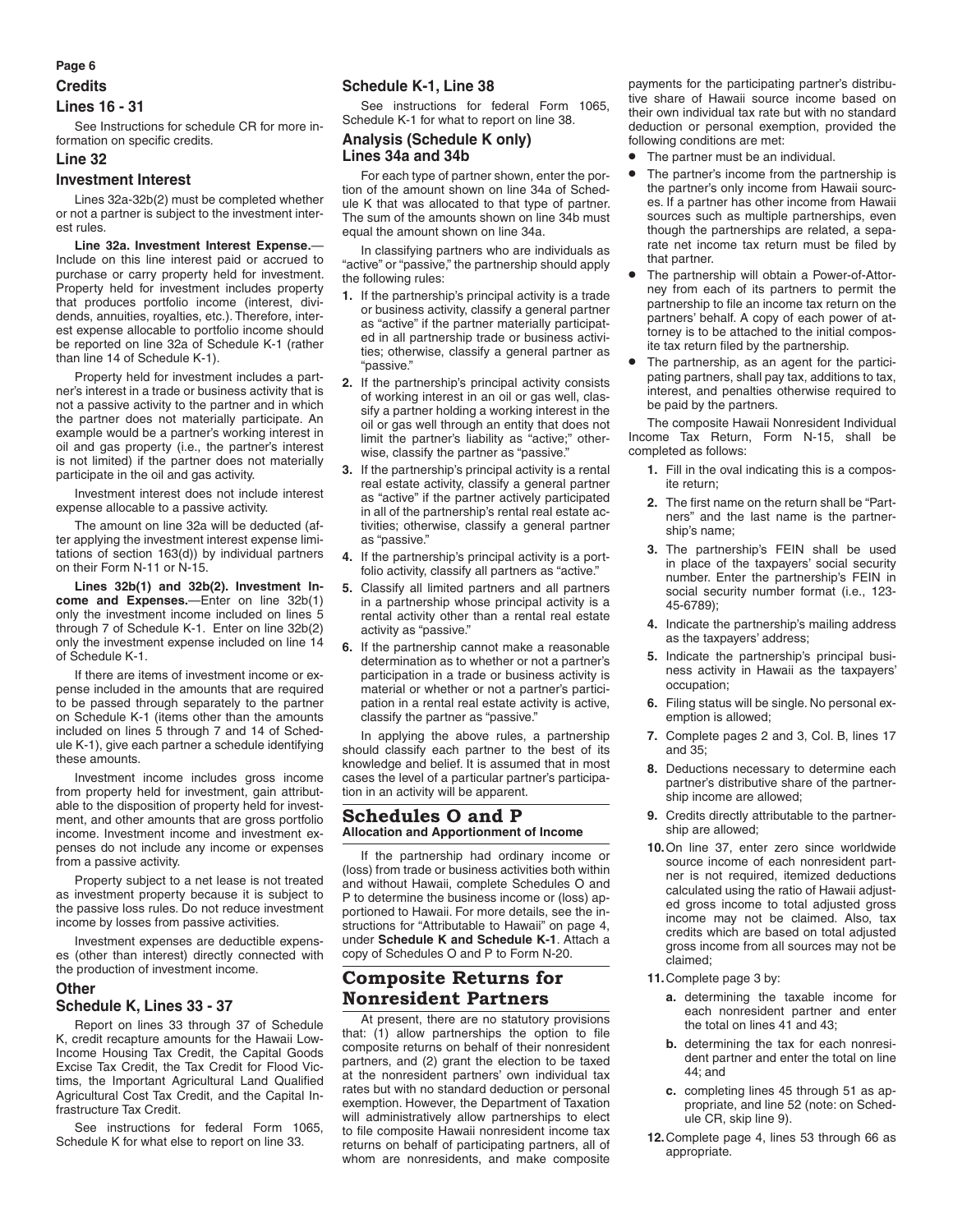A schedule is attached to the return detailing each partner's:

- **1.** Name, address, social security number, and filing status (single);
- **2.** Distributive share of income or (loss);
- **3.** Allowable itemized deductions;
- **4.** Tax due computed on the taxable income of the individual partner; and
- **5.** Distributive share of credits.

Nonresident partners who have made Hawaii estimated tax payments during the 2020 tax year and who are allowed to be included on the composite return may have those payments credited to the composite return. The partnership may claim these payments on Form N-15, line 55, by entering the total of the estimated tax payments along with "see attached schedule" in the amount column of line 55 and attaching a schedule of the estimated tax payments by stating each individual's:

- **1.** Name, address, and social security number, and
- **2.** Each type of estimated payment and amount of payment (e.g., N-201V, 1st

quarter - \$200; N-1, 2nd quarter - \$300; etc.) made by the individual.

The election to file a composite Hawaii nonresident return may be revoked by the Department upon failure of the partnership to comply with the terms and conditions of this election.

In making such an election, the partnership will not be required to obtain from the participating partners, income derived from non-entity sources and claims for non-entity deductions.